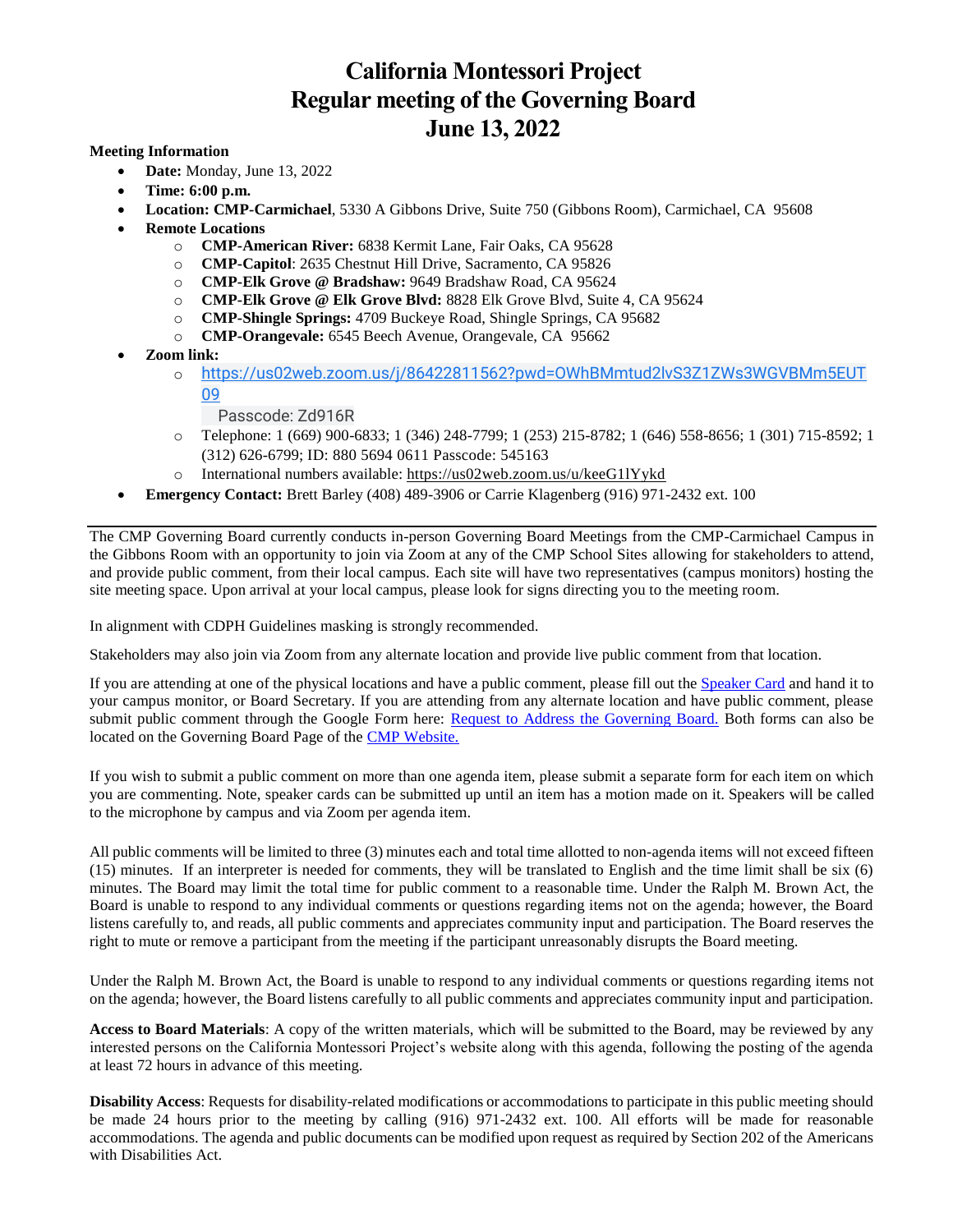# **Agenda**

| Meeting Call to Order and Non Can.                 |                                               |  |                                                         |
|----------------------------------------------------|-----------------------------------------------|--|---------------------------------------------------------|
| <b>Board Member Names and Titles for Roll Call</b> |                                               |  |                                                         |
|                                                    | Rob Henderson - Business Representative       |  | Renée Dall - Parent Representative, San Juan            |
|                                                    | Adam Childers - Business Representative       |  | Marwa Helmy - Parent Representative, Capitol            |
|                                                    | Tracey Weinstein - Charter Representative     |  | Scott Porter - Parent Representative, Elk Grove         |
|                                                    | Mickey Slamkowski - Montessori Representative |  | Jodi Mottashed - Parent Representative, Shingle Springs |
|                                                    | Amber Busby - Community Representative        |  |                                                         |

Meeting Call to Order and Roll Call.

#### **Closed Session**

 Pursuant to the Brown Act, a closed session shall be conducted with respect to every item of business to be discussed in closed session pursuant to Section 54957, Public Employment. Public Employee Performance Evaluation: Superintendent

#### **Re-Convene to Open Session**

#### **Communication from the Public**

 **Public Comment:** This portion of the meeting is set aside for members of the audience to address the Governing Board regarding matters not on the Agenda but within the Governing Board's subject matter jurisdiction. These presentations are limited to three (3) minutes each and total time allotted to non-agenda items will not exceed fifteen (15) minutes. The Governing Board is not allowed to act on any item which is not on the agenda, except as authorized by Government Code Section 54954.2.

#### **Consent Items:**

All matters listed on the Consent Agenda are considered by the Board to be routine and will be enacted by the Board in one motion. There will be no discussion on these items prior to the time the Board votes on the motion unless members of the Board, staff, or public request specific items to be discussed and/or removed from the Consent Agenda. If items are pulled for discussion, a separate vote will occur on the item(s). The Superintendent and staff recommend approval of all Consent Agenda items.

- **1. Minutes from the Regular Governing Board Meeting of May 9, 2022** (Attachment #1)
- **2. Field Trip Policy and Procedures** (Attachment #2)

## **Informational Items:**

- **1. Campus Reports:** An opportunity for the site Principal to share site-specific information, which may include site configurations, enrollment numbers, wait list, events and new developments (Attachments #3, #4, #5, #6, #7, #8).
- **2. Public Acknowledgement:** This portion of the meeting is set aside to acknowledge outstanding members of the CMP Community for their extraordinary contributions to the California Montessori Project.
- **3. General Report from the CMP Superintendent**: Topics may include school program, special education, curriculum/instruction, budget, facilities, finance/fiscal, Human Resources, staff development, legal, legislative, technology, and other categories pertaining to the daily operations of CMP.
- **4. End of Year Academic Update**: Brett Barley and Ken Tam
- **5. Universal Prekindergarten Planning and Implementation Grant Program Plan**: Under Assembly Bill 130, CMP is required to draft a program plan on how it will offer Transitional Kindergarten under the new requirements.
- **6. Establishment of Business Representative Committee**: Rob Henderson
- **7. Monthly Financial Update** (Attachment #9)**:** Sabrina Silver and Bryce Fleming (EdTec)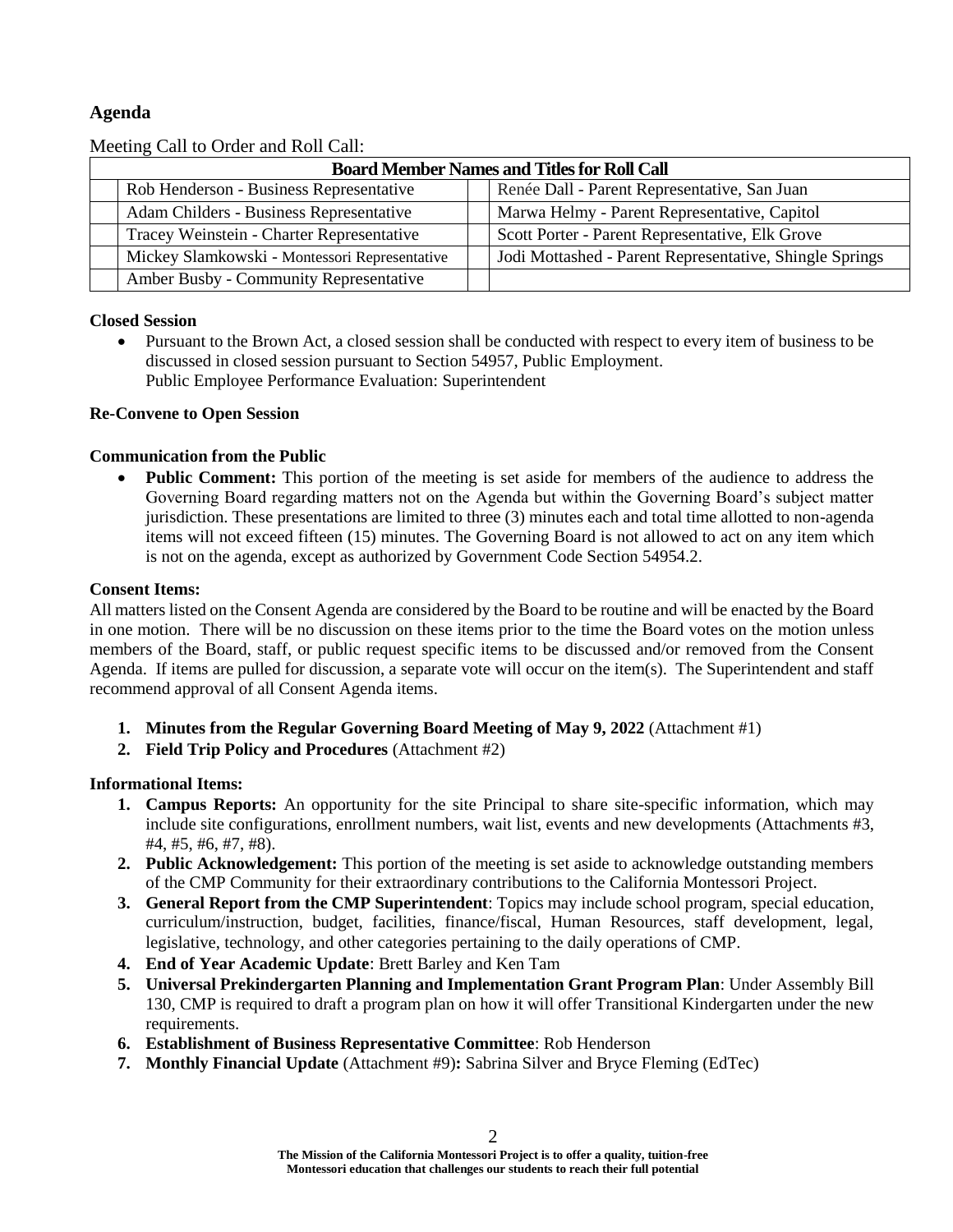## **Action Items:**

- **1. Approval of 2022-2025 CMP-San Juan LCAP (Local Control Accountability Plan)** (Attachment #10)
	- **Comment:** CMP has conducted a public hearing on the LCAP and multiple educational partner engagement sessions. The LCAP incorporates feedback from our educational partners and is aligned with the CMP Strategic Plan.
	- **Recommendation:** The Board is requested to approve the 2022-2025 CMP-San Juan LCAP (Local Control Accountability Plan) as presented.
- **2. Approval of 2022-2025 CMP-Capitol LCAP (Local Control Accountability Plan)** (Attachment #11)
	- **Comment:** CMP has conducted a public hearing on the LCAP and multiple educational partner engagement sessions. The LCAP incorporates feedback from our educational partners and is aligned with the CMP Strategic Plan.
	- **Recommendation:** The Board is requested to approve the 2022-2025 CMP-Capitol LCAP (Local Control Accountability Plan) as presented.
- **3. Approval of 2022-2025 CMP-Elk Grove LCAP (Local Control Accountability Plan)** (Attachment #12)
	- **Comment:** CMP has conducted a public hearing on the LCAP and multiple educational partner engagement sessions. The LCAP incorporates feedback from our educational partners and is aligned with the CMP Strategic Plan.
	- **Recommendation:** The Board is requested to approve the 2022-2025 CMP-Elk Grove LCAP (Local Control Accountability Plan) as presented.
- **4. Approval of 2022-2025 CMP-Shingle Springs LCAP (Local Control Accountability Plan)** (Attachment #13)
	- **Comment:** CMP has conducted a public hearing on the LCAP and multiple educational partner engagement sessions. The LCAP incorporates feedback from our educational partners and is aligned with the CMP Strategic Plan.
	- **Recommendation:** The Board is requested to approve the 2022-2025 CMP-Shingle Springs LCAP (Local Control Accountability Plan) as presented.
- **5. Approval of 2022-2023 Budget for the CMP–San Juan Campuses** (Attachment #14)
	- **Comment:** CMP is required to submit a budget to its authorizers in June of every year.
	- **Recommendation:** The Board is requested to adopt the 2022-2023 Budget for the CMP–San Juan Campuses.
- **6. Approval of 2022-2023 Budget for the CMP–Capitol Campus** (Attachment #15)
	- **Comment:** CMP is required to submit a budget to its authorizers in June of every year.
	- **Recommendation:** The Board is requested to adopt the 2022-2023 Budget for the CMP–Capitol Campus.
- **7. Approval of 2022-2023 Budget for the CMP–Elk Grove Campus** (Attachment #16)
	- **Comment:** CMP is required to submit a budget to its authorizers in June of every year.
	- **Recommendation:** The Board is requested to adopt the 2022-2023 Budget for the CMP–Elk Grove Campus.
- **8. Approval of 2022-2023 Budget for the CMP–Shingle Springs Campus** (Attachment #17)
	- **Comment:** CMP is required to submit a budget to its authorizers in June of every year.
	- **Recommendation:** The Board is requested to adopt the 2022-2023 Budget for the CMP–Shingle Springs Campus.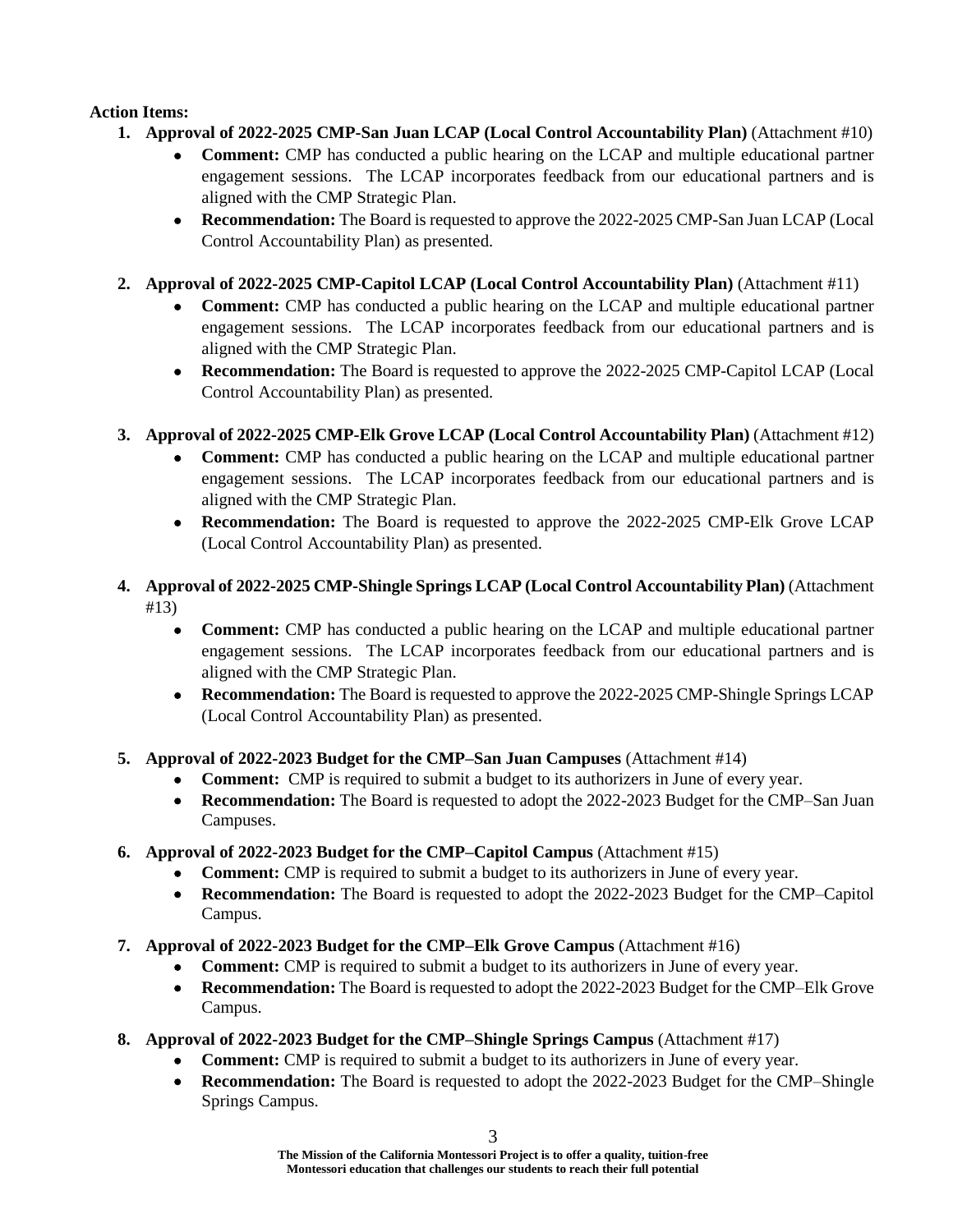## **9. Approval of Education Protection Amount Spending Plan - Capitol Campus** (Attachment #18)

- **Comment:** The Education Protection Account is a part of LCFF funding and CMP is required to approve a plan annually and post on its website.
- **Recommendation**: The Board is requested to approve the FY23 Education Protection Amount Plan – Capitol Campus in which CMP proposes to spend Education Protection Account monies on teacher salaries.

## **10. Approval of Education Protection Amount Spending Plan - Elk Grove Campus** (Attachment #19)

- **Comment:** The Education Protection Account is a part of LCFF funding and CMP is required to approve a plan annually and post on its website.
- **Recommendation**: The Board is requested to approve the FY23 Education Protection Amount Plan – Elk Grove Campus in which CMP proposes to spend Education Protection Account monies on teacher salaries.

## **11. Approval of Education Protection Amount Spending Plan - San Juan Campuses** (Attachment #20)

- **Comment:** The Education Protection Account is a part of LCFF funding and CMP is required to approve a plan annually and post on its website.
- **Recommendation**: The Board is requested to approve the FY23 Education Protection Amount Plan – San Juan Campuses in which CMP proposes to spend Education Protection Account monies on teacher salaries.

## **12. Approval of Education Protection Amount Spending Plan - Shingle Springs Campus** (Attachment #21)

- **Comment:** The Education Protection Account is a part of LCFF funding and CMP is required to approve a plan annually and post on its website.
- **Recommendation**: The Board is requested to approve the FY23 Education Protection Amount Plan – Shingle Springs Campus in which CMP proposes to spend Education Protection Account monies on teacher salaries.

# **13. Approval of Dashboard Local Indicators Progress Update for CMP-San Juan** (Attachment #22)

- **Comment**: Each year CMP provides input on local indicators to the California School Dashboard. This update provides a progress report on our local indicators (Priority 1: appropriately assigned teachers, access to curriculum, standards aligned instructional materials, and safe/clean/functional school facilities. Priority 2: Implementation of state academic standards. Priority 3: Parent and family engagement. Priority 6: School climate. Priority 7: Access to a broad course of study.)
- **Recommendation:** The Board is requested to approve the progress update on the Dashboard Local Indicators as presented for CMP-San Juan.

## **14. Approval of Dashboard Local Indicators Progress Update for CMP-Capitol** (Attachment #23)

- **Comment**: Each year CMP provides input on local indicators to the California School Dashboard. This update provides a progress report on our local indicators (Priority 1: appropriately assigned teachers, access to curriculum, standards aligned instructional materials, and safe/clean/functional school facilities. Priority 2: Implementation of state academic standards. Priority 3: Parent and family engagement. Priority 6: School climate. Priority 7: Access to a broad course of study.)
- **Recommendation:** The Board is requested to approve the progress update on the Dashboard Local Indicator as presented for CMP-Capitol.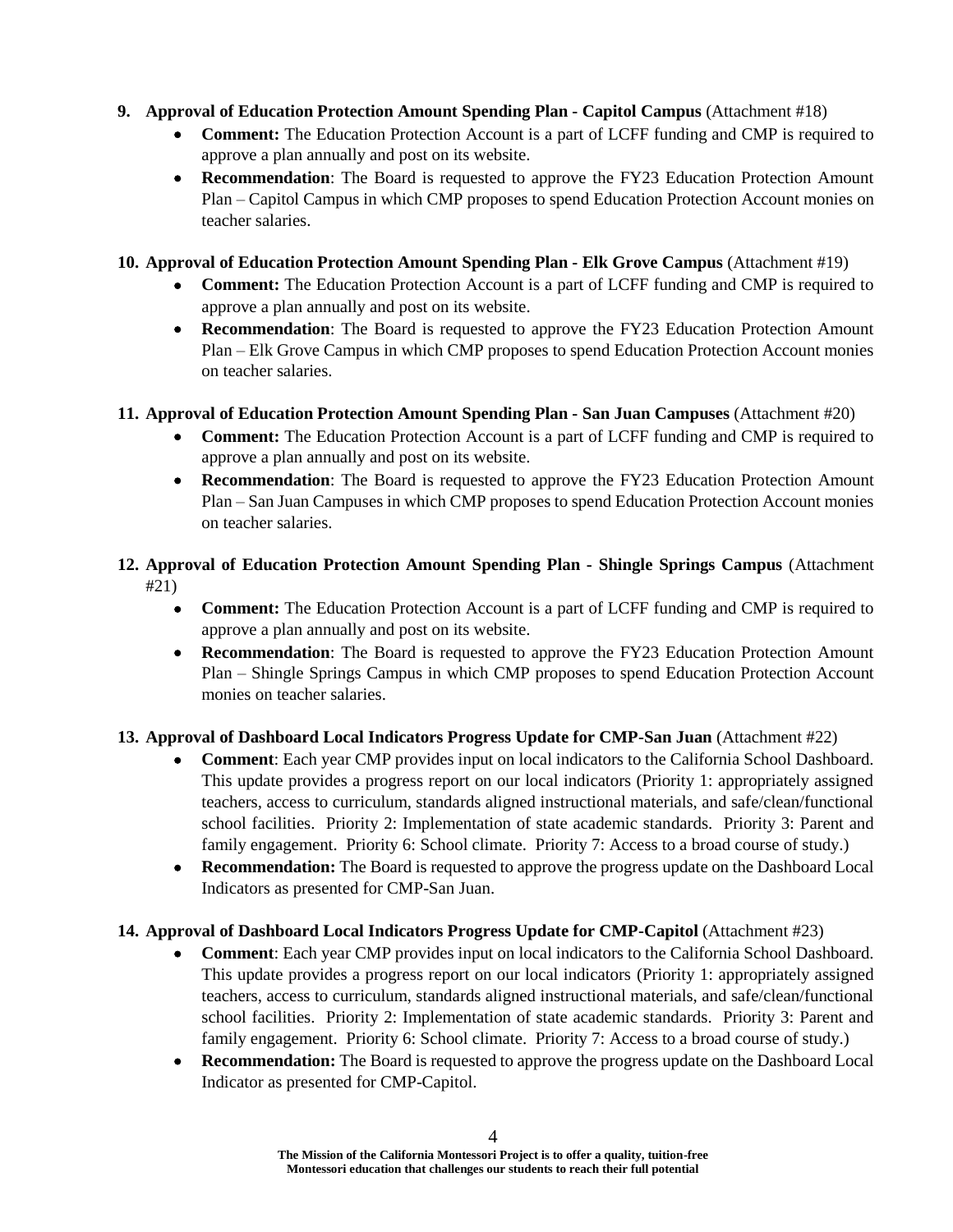## **15. Approval of Dashboard Local Indicators Progress Update for CMP-Elk Grove** (Attachment #24)

- **Comment**: Each year CMP provides input on local indicators to the California School Dashboard. This update provides a progress report on our local indicators (Priority 1: appropriately assigned teachers, access to curriculum, standards aligned instructional materials, and safe/clean/functional school facilities. Priority 2: Implementation of state academic standards. Priority 3: Parent and family engagement. Priority 6: School climate. Priority 7: Access to a broad course of study.)
- **Recommendation:** The Board is requested to approve the progress update on the Dashboard Local Indicator as presented for CMP-Elk Grove.

## **16. Approval of Dashboard Local Indicators Progress Update for CMP-Shingle Springs** (Attachment #25)

- **Comment**: Each year CMP provides input on local indicators to the California School Dashboard. This update provides a progress report on our local indicators (Priority 1: appropriately assigned teachers, access to curriculum, standards aligned instructional materials, and safe/clean/functional school facilities. Priority 2: Implementation of state academic standards. Priority 3: Parent and family engagement. Priority 6: School climate. Priority 7: Access to a broad course of study.)
- **Recommendation:** The Board is requested to approve the progress update on the Dashboard Local Indicator as presented for CMP-Shingle Springs.

## **17. Curriculum Associates Renewal and Book Order** (Attachment #26)

- **Comment**: In school year 2018-19, CMP convened a committee, based on the recommendation of the American Montessori Society, to consolidate its online assessment and instruction programs under one program. As a result of the Committee's work and recommendations, CMP adopted Curriculum Associates' i-Ready on-line assessment and instruction program. Since then, CMP has integrated Curriculum Associates' content into its Montessori Curriculum Guide and utilizes it to provide personalized instruction to students in math and reading. CMP uses its assessment system for state reporting, charter renewal, and identifying students in need of additional academic support.
- **Recommendation**: The Board is requested to approve the Curriculum Associates quote as presented.

## **18. Consortium on Reading Excellence in Education (CORE) Contract** (Attachment #27)

- **Comment**: CMP reviewed several proposals for additional support in early literacy for school year 22/23. CORE is the exclusive provider of SIPPS training, has a strong track record across the country, and is a national leader in early literacy best practices.
- **Recommendation**: The Board is requested to approve the contract as presented.

## **19. GoGuardian Contract Renewal** (Attachment #28)

- **Comment:** GoGuardian is CMP's first line of defense for web filtering. It provides a safe on-line learning environment so students can explore work assignments or personal interests. Our teachers can setup GoGuardian classrooms which can allow or deny students access to websites when lessons are being taught. This keeps students engaged and focused during online class exploration.
- **Recommendation:** The Board is requested to approve the GoGuardian Contract as presented.

#### **20. CMP Carmichael Lunch Room Flooring Contract** (Attachment #29)

- **Comment:** The Gibbons Room of the CMP-Carmichael Campus is being converted into a lunch room for the campus and will need new flooring.
- **Recommendation**: The Board is requested to approve the Floor Store proposal for the Gibbons Room of the CMP-Carmichael Campus.